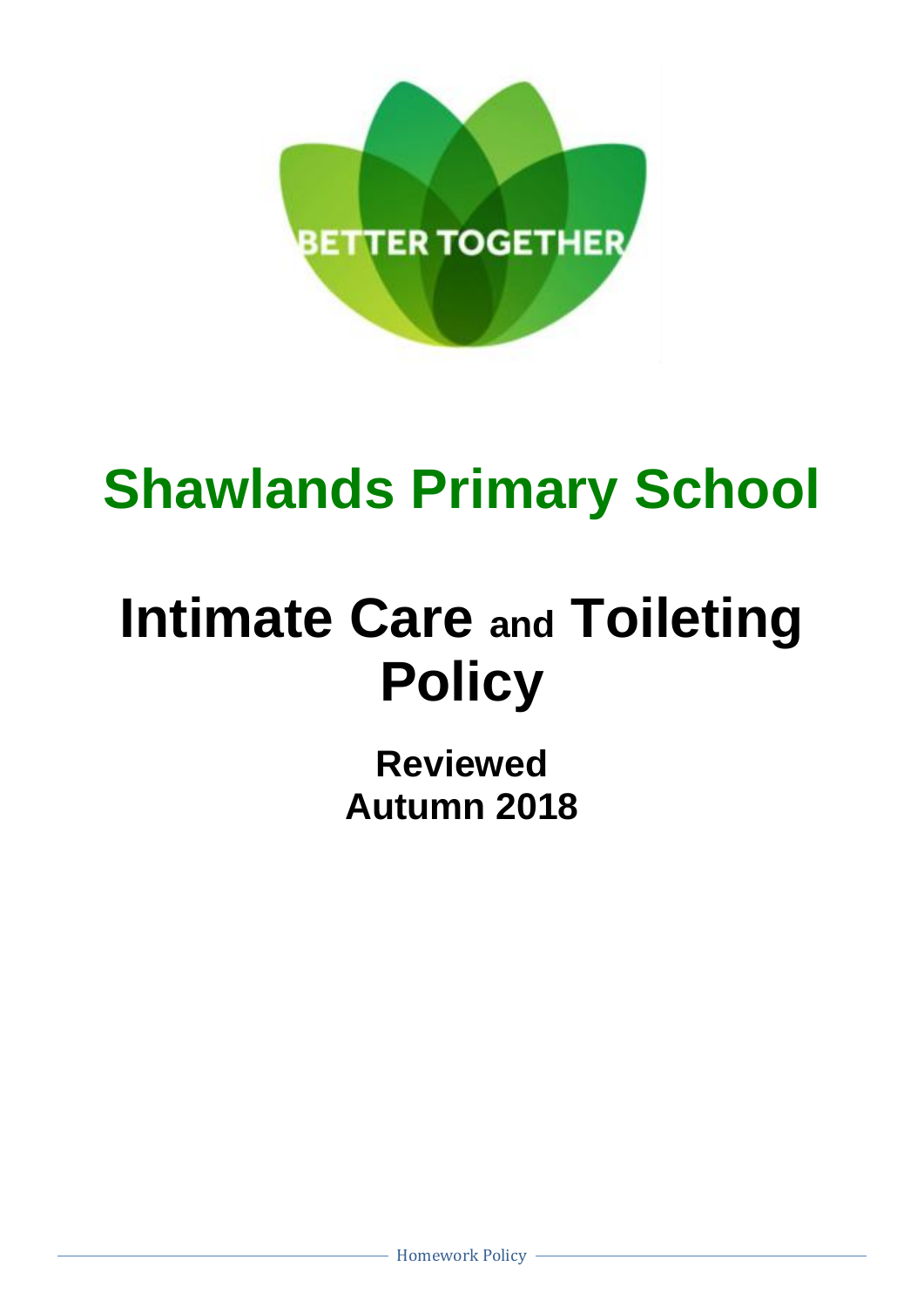At Shawlands we aim to meet the needs of all our children and promote their welfare. We assist children with intimate care needs where necessary and ensure that the children are treated with courtesy, dignity and respect at all times.

Intimate care is defined as care involving washing, touching or carrying out a procedure to intimate personal areas which some children may need support with because of their young age, physical difficulties or other special needs.

When children have intimate care needs, class teachers or teaching assistants take responsibility to provide their care. We address such issues on an individual basis

Due to the developmental stages of the children that we work with, we support them with their personal care and remind them to go to the toilet and take care of their own hygiene to develop their independence. For children in the Foundation Stage, we are responsible for the children's personal care skills as an essential part of Personal Development in order for them to be able to access the rest of the curriculum.

Children may enter the nursery in nappies, and when they do we support them with dignity and sensitivity. Additionally, children may have accidents from time to time. Parents are asked to supply a bag of clean clothes for their children to be kept in a bag on the child's peg. These are taken into the toilets for the child to change into. School also keeps a supply of spare clothes available if necessary and when these are used parents are asked to return them as soon as possible. If a child has needed help with intimate care, this is treated as confidential and shared with parents sensitively at the end of the day. It is also recorded on a sheet kept next to the toilet area.

### **Staff Training:**

All staff are knowledgeable about intimate/personal care and are aware of their responsibilities and the relevant policies including the Child Protection and Health and Safety policies. All staff in school are fully DBS checked and where necessary will have received the relevant training for specific intimate care needs. They have full knowledge of the child's care plan, and follow these in a professional manner.

#### **Intimate/Personal Care Plans.**

If a child required regular assistance with intimate care, staff meet with the parents and any health professionals involved to discuss the child's needs and produce an agreed intimate/personal care plan. The plans are regularly monitored and reviewed.

#### **Practice**

The designated practicioner who delivers the care, who in most cases will be the child's key person, forms a strong and trusting relationship with the child. They ensure that it is a positive, safe and comfortable experience. Whilst the care is being given, it is a time for conversation and the promotion of personal development.

The child will be encouraged to undertake as much of the procedure for themselves as possible, including dressing/undressing, washing intimate areas and other hygiene tasks.

Every effort is made to ensure that privacy and modesty is maintained during intimate care. Two people will always be present to ensure safeguarding, but in some circumstances more staff members may be required.